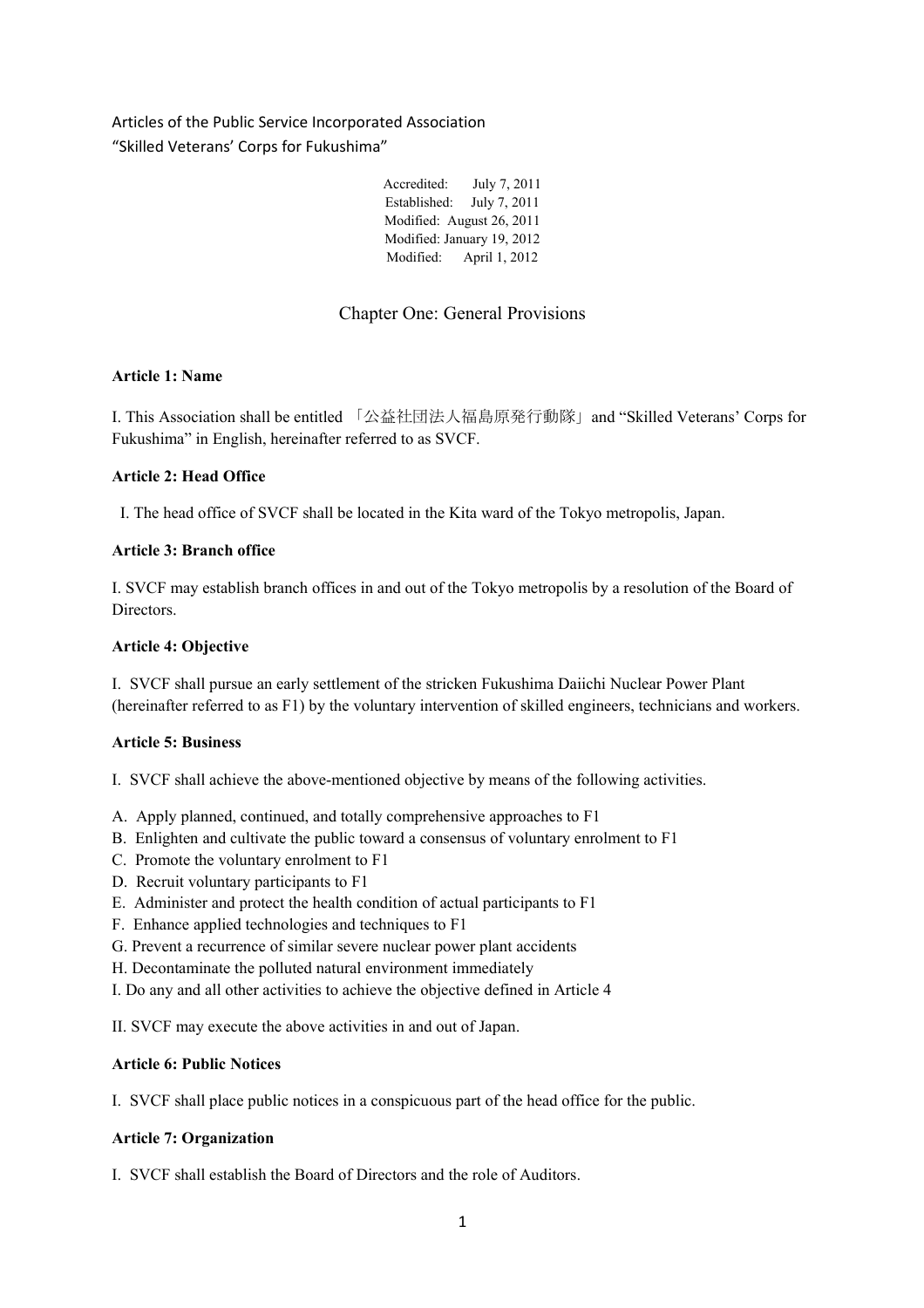# Chapter Two: Membership

#### **Article 8: Constituent members**

I. SVCF shall establish the following 3 categories of membership, and the regular members are deemed as constituent members under the laws and orders of Public Service Incorporated Association and of Public Service Incorporated Foundation.

A. Regular members who participate with the consent of objective for SVCF

B. Supporting members who participate individually or as organizations to assist SVCF

C. Honorary members who are contributors to SVCF or experienced academicians to be recommended by the General Assembly

#### **Article 9: Admission**

I. Whoever wishes to join as regular or supporting member may apply in a prescribed form for an approval of the Board of Directors. The applicant shall become a member when he or she is officially approved.

#### **Article 10: Membership Fee**

I. Regular members shall pay an annual regular member's fee prescribed by the General Assembly.

II. Supporting members shall pay an annual supporting member's fee prescribed by the General Assembly.

### **Article 11: Voluntary Separation**

I. Any members may resign voluntarily at any time by presenting a resignation prescribed by the Board of **Directors** 

### **Article 12: Expulsion**

I. If a member falls in any of the following conditions, SVCF shall expel him or her by an extraordinary resolution to be adopted by the General Assembly under the provision II of the Article 21.

A. Breach of these Articles or other rules of SVCF

- B. Defamation of SVCF or misconduct against the objective
- C. Due cause attributable to an expulsion

#### **Article 13: Forfeiture of the membership**

I. In addition to the cases defined by preceding Articles, a member forfeits membership when the member deviates in any of the following reasons.

A. Default of the member fee payment beyond a half year

- B. Consent on all regular members
- C. Death of the member or dissolution of organization

### **Article 14: Rights and Duties consequent to the forfeiture of the Membership**

I. If a member forfeits the membership due to an infringement of any of the preceding Articles, consequently, the member forfeits the rights of SVCF and is exempt from his or her assigned duties. A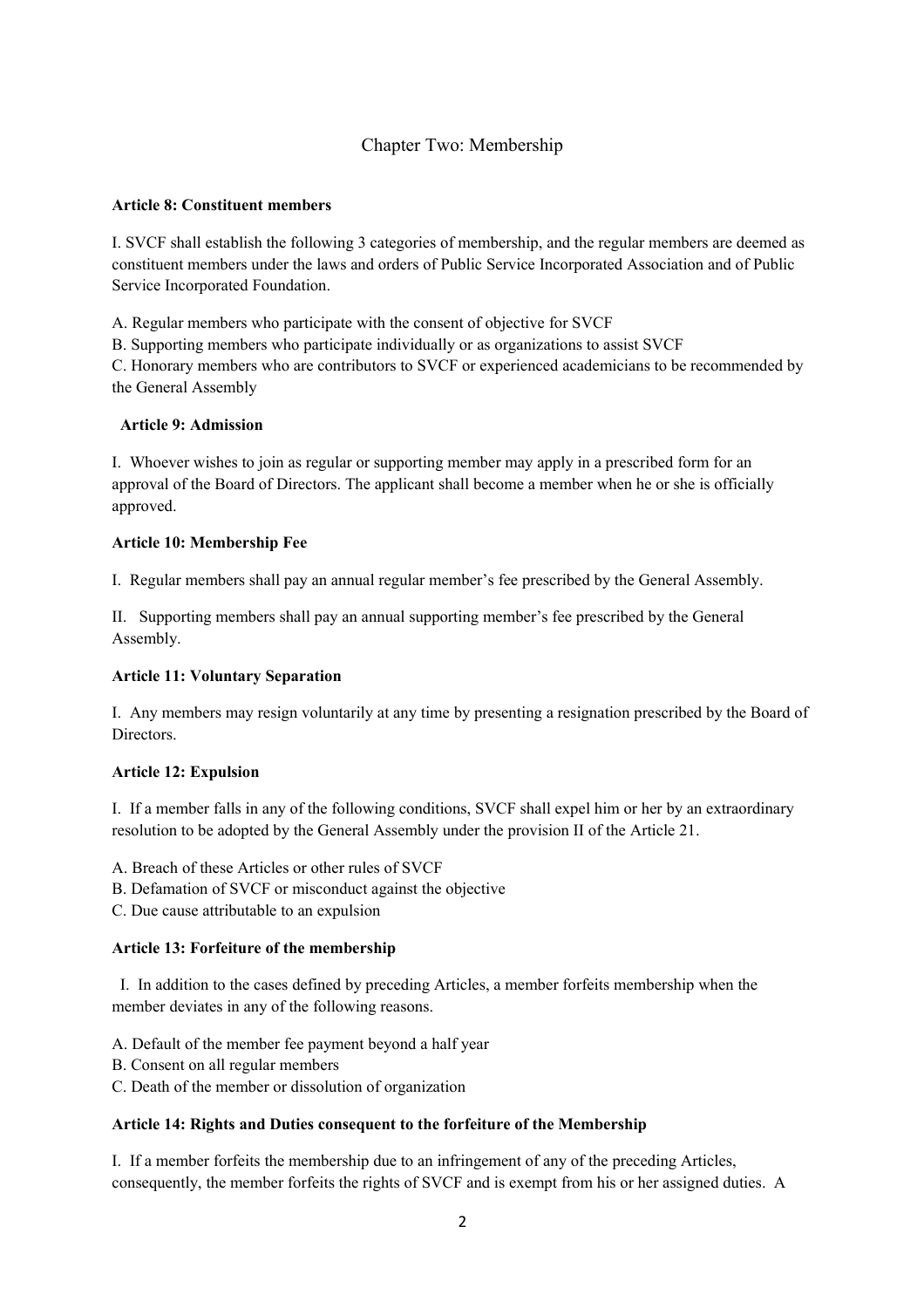regular member forfeits his or her membership as constituent member under the laws and orders of the Public Service Incorporated Association. Nevertheless, the member shall not be exempt from his or her unaccomplished duties.

II. SVCF shall not refund to a disqualified member his or her paid member fee and any other contributions.

# Chapter Three: The General Assembly

### **Article 15: Modes**

I. The General Assembly of SVCF shall include both the regular and special modes.

## **Article 16: Constitution**

I. The General Service Assembly shall consist of all SVCF regular members.

II. The voting right in the General Assembly shall be one per regular member.

## **Article 17: Functions and Powers**

- I. The General Assembly shall resolve the following issues.
	- A. Qualification of the admission and setting the amount of annual membership fee
- B. Expulsion of members
- C. Selection and dismissal of Directors and Auditors
- D. The amount of remuneration for Directors and Auditors and the regulations
- E. Annual financial report
- F. Amendment of these Articles
- G. Long-term borrowing, disposal and cession of important assets
- H. Dissolution
- I. Merger and a partial or total transfer of important parts or all of activities
- J. Proposal made by the Board of Directors for the General Assembly

 K. In addition to the above, various issues pursuant to the laws and orders of the Public Service Incorporated Association, and issues stipulated in these Articles.

### **Article 18: Schedule**

I. The regular General Assembly shall be annual within 3 months after the end of each business year. The special Assembly may be arbitrary.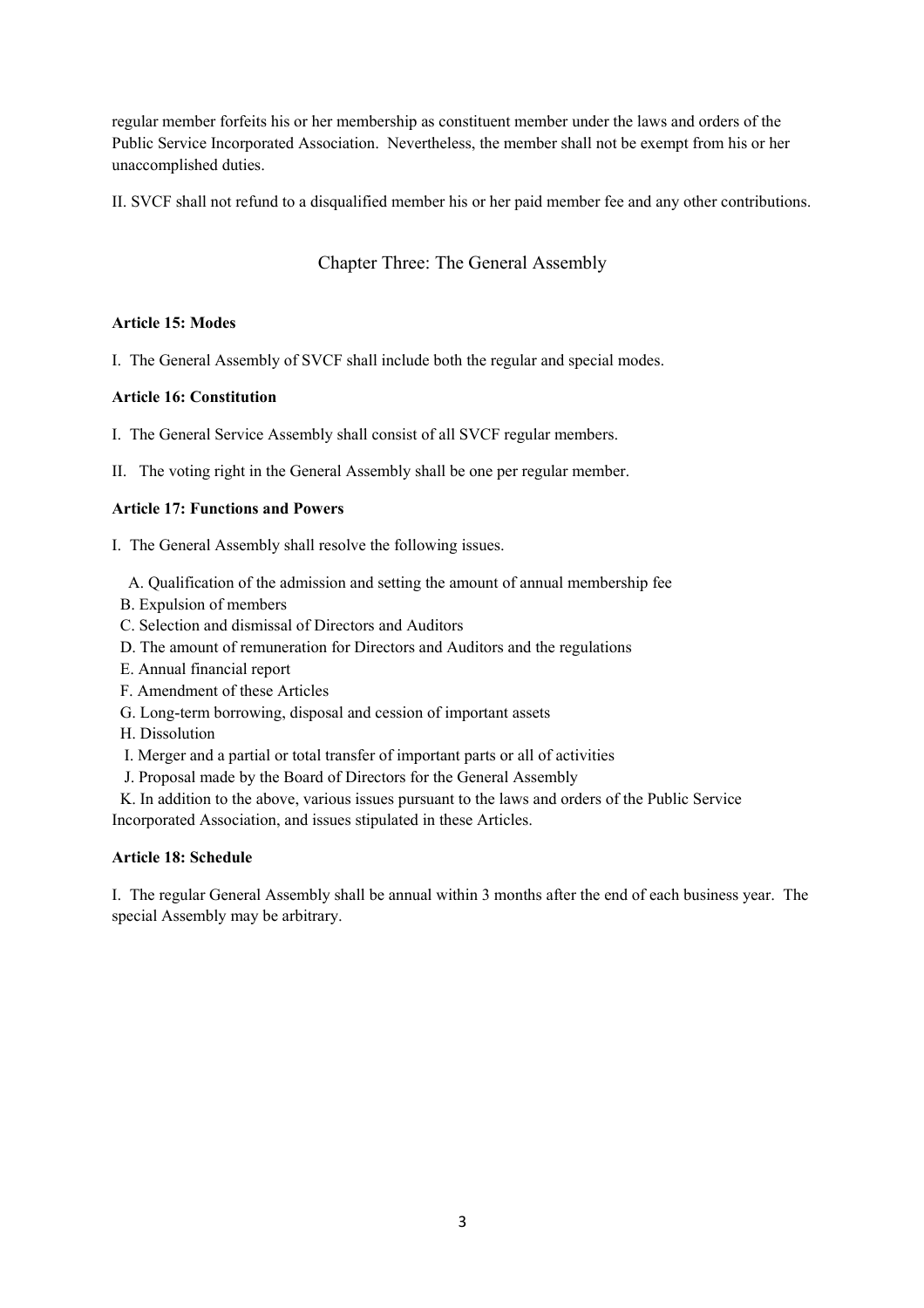## **Article 19: Convocation**

I. The General Assembly, except as otherwise provided by applicable laws and orders, shall be convened by the President after resolution of the Board of Directors. Nevertheless, when a full consent is available by all regular members, except as otherwise in writing or electronically collecting votes, the process of convocation may be omitted.

II. A regular member who represents more than the one-tenth of total number of valid votes, shall have a right to request a convocation of the General Assembly by clarifying the agenda, as well as the purpose of the General Assembly and its reasons to the President.

## **Article 20: Chairperson**

I. The President of SVCF shall act as Chairperson in the General Assembly. If the President is unavailable due to accident or any other unforeseen occurrence, another regular member shall be selected as an alternate Chairperson among those who attend the General Assembly.

## **Article 21: Resolution**

I. Except otherwise as elsewhere specified in the applicable laws and orders or in these Articles, a resolution shall accrue by a majority of the votes held by regular members present in person at such an Assembly where more than half of total regular voting power members are attending.

II. Regardless of the aforementioned Article, the following resolutions shall be adopted by a majority and also require two thirds of valid votes held by all regular members present in person.

- A. Expulsion of member
- B. Dismissal of Auditor
- C. Amendment of Articles
- D. Dissolution
- E. Disposal of indispensable assets for the purpose of public interest activities
- F. Any other issues stipulated in the concerning laws

III. When a resolution to select a Director or an Auditor is required, the resolution shall be made per candidate due to the first provision specified in this Article. If the number of candidates for Director or Auditor exceeds the quorum set forth in the Article 26, among those who gain a majority of votes, successful candidates shall be selected till the quorum is filled, in order of the number of votes cast for each of candidates.

### **Article 22: Proxy**

I. A regular member who is unable to attend an Assembly may exercise his or her vote by another member as proxy. In this case, the regular member or proxy shall present an authorization letter to SVCF, with validity for that Assembly only.

### **Article 23: Omission of resolutions and reports**

I. When a Director or a regular member proposes an agenda pursuant to the purpose of Assembly and all regular members agree in writing or through an electronic method, the proposal shall be deemed as resolved in the Assembly.

II. When a Director notifies all regular members of an agenda to be discussed in the Assembly and all regular members agree in writing or through an electronic method to an omission of the report on the agenda, a notification shall be deemed as reported in the Assembly.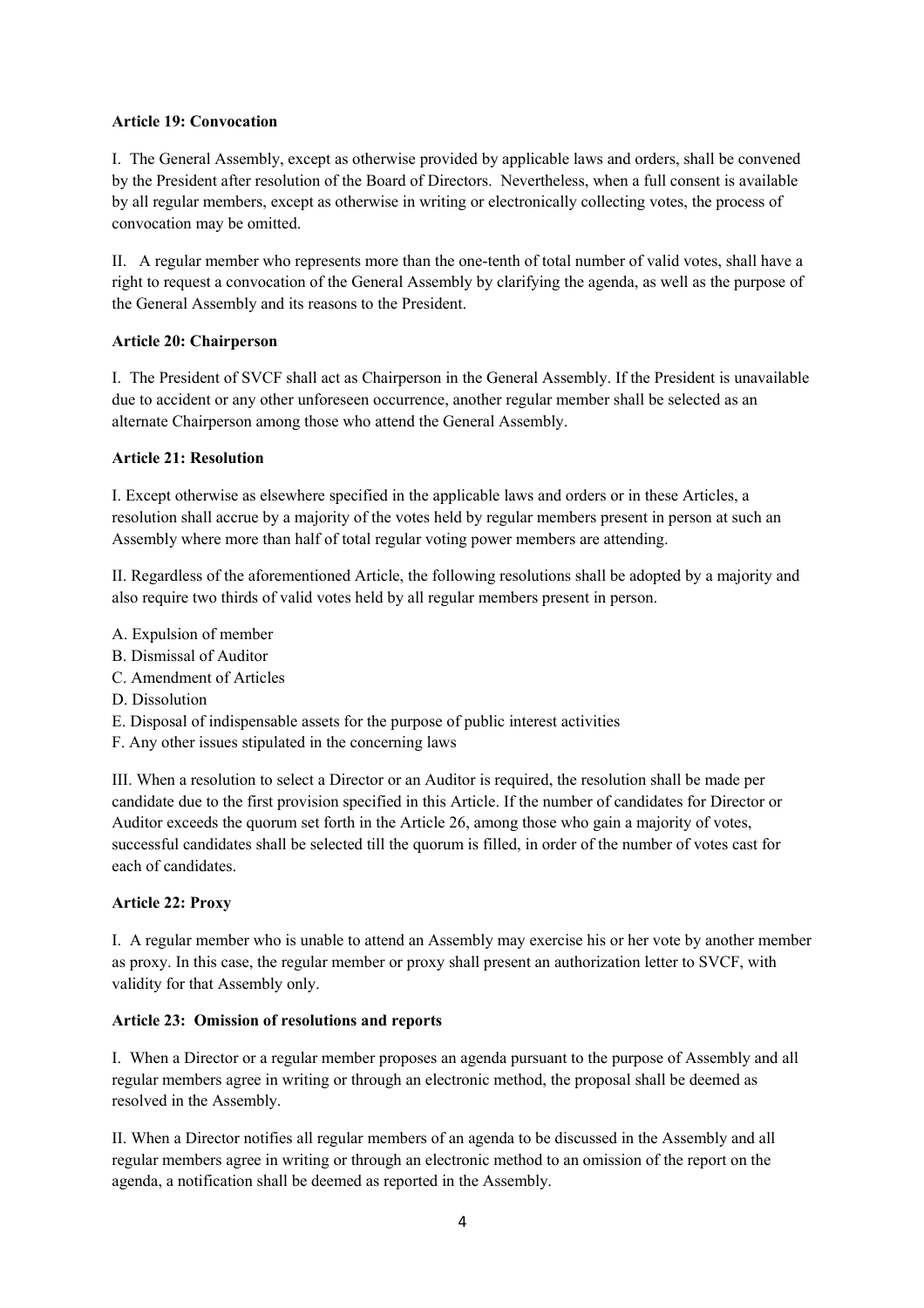### **Article 24: Minutes**

I. Proceedings made in the General Assembly shall be recorded in the minutes due to the requirements specified in the applicable laws and orders.

II. The President and the Directors who attend the Assembly shall sign and each set his or her seal in the above-mentioned minutes.

### **Article 25: Rules and Regulations for the General Assembly**

I. In addition to the applicable laws and orders and these Articles, requirements for the direction of the General Assembly shall conform to the rules and regulations resolved by the Public Service Assembly.

Chapter 4: Officers

### **Article 26: Formation of Board Members**

I. SVCF shall have the following Board Members

A. Directors: more than three (3) and no more than fifteen (15)

B. Auditors: no more than two (2)

II. Among Directors, one shall be selected the Senior Representative and act as President. Furthermore, no more than two (2) Directors may be assigned as Executive Director and act as Vice President.

#### **Article 27: Election**

I. Directors and Auditors shall be elected by a resolution of the General Assembly.

II. The President and the Vice President shall be elected among Directors by a resolution of the Board of **Directors** 

III. An Auditor shall not act concurrently as Director or employee of SVCF or of a subsidiary of SVCF.

VI. A total number of either one of Directors and his or her spouse or anyone who is in his or her 3 degrees of kinships and those who have a particular relationship with the Director shall not exceed one third part of the total number of Directors. The same rule applies to Auditors.

V. A total number of either one of Directors or employee of any other similar organizations except Public Service Incorporated Association or Director who is in a similarly particular relationship shall not exceed one third part of the total number of all Directors. The same rule applies to Auditors.

#### **Article 28: Administrative authority of the Director**

I. The President shall represent SVCF and execute activities of representative.

II. The Vice President shall assist the President.

#### **Article 29: Administrative authority of the Auditor**

I. Auditors shall audit the activities of Directors and issue an audit report under the applicable laws and orders.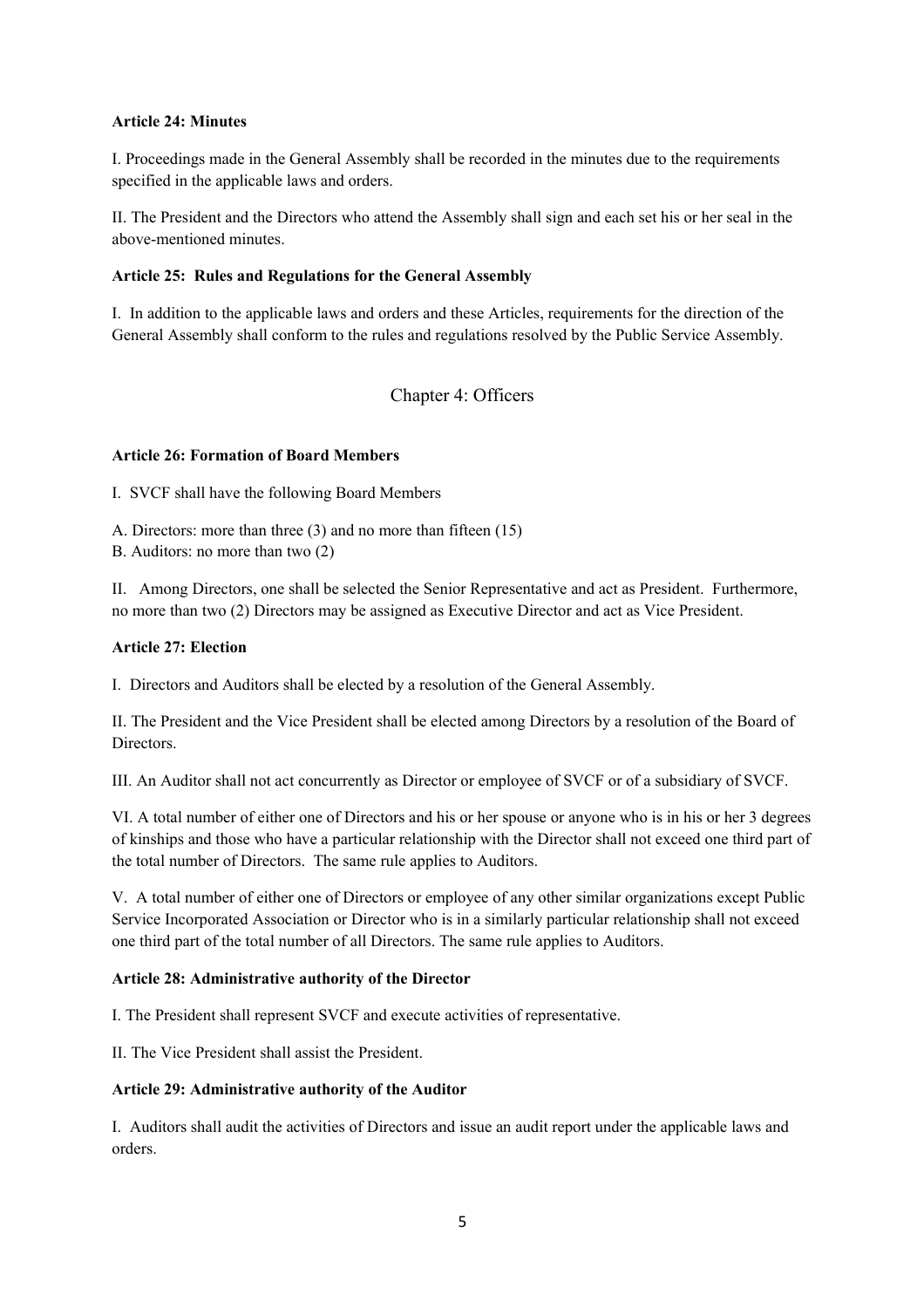II. Auditors may at any time request of Directors and employees a progress report and may inspect SVCF's activities and assets conditions.

### **Article 30: Terms of Board members**

I. The term of a Director shall cease at the end of General Assembly for the end of final annual General Service Assembly after his or her election in a two-year business period.

II. The term of an Auditor shall cease at the end of General Assembly for the end of final annual General Assembly after his or her election in a two-year business period.

III. The term of a Director or an Auditor who is elected as a substitute shall cease at the expiration of his or her predecessor's term.

IV. If a vacancy causes that the quorum stipulated in the Article 26 after his or her expiration or resignation is no longer filled, the Director or Auditor shall still retain his or her rights and responsibilities until his or her successor is elected.

# **Article 31: Dismissal**

I. Board members shall be dismissed by a resolution of a General Assembly. Nevertheless, as for an Auditor, a majority and two thirds of the votes by all regular members shall be required.

## **Article 32: Remuneration**

I. Directors and Auditors shall receive no remuneration for their services. Nevertheless, by a resolution in the General Assembly, a full-time Director or Auditor may receive in exchange for his or her service an amount of monetary value as remuneration, salary, and others (hereinafter called remuneration) calculated in a formula of the provision of remuneration stipulated hereof in the General Assembly.

### **Article 33: Restriction of Trade**

I. When a Director engages in the following trades, he or she shall present the essential facts of that trade at the General Assembly and be granted an approval by a resolution of the General Assembly.

A. A trade with SVCF for himself or herself or for the third party in regard to the SVCF's activities

B. A trade for himself or herself with SVCF

C. Guarantee of a Director's liabilities by SVCF and a trade with someone except for a Director that contradicts an interest between the Director and SVCF

II. A Director who engages in any of the above trades shall report the essential facts thereof to the Board of Directors immediately.

III. The prerequisite to enable the above provisions shall be stipulated in the Article 46 of the rules and regulations, to be established by the Board of Directors according to the Article 46.

# **Article 34: Partial absolution or determination of the liabilities**

I. As for the liable indemnity under the provision 1 in Article 111 of the Public Service Incorporated Association Law, if it is subject to the applicable laws and orders, SVCF may deduct an amount of the minimum indemnity from the total indemnity and absolve him or her to the balance provided by a resolution of Board of Directors.

II. As for the liable indemnity under the provision 1 in article 111 of the Public Service Incorporated Association Law, if it is subject to the applicable laws and orders, SVCF may conclude a contract with an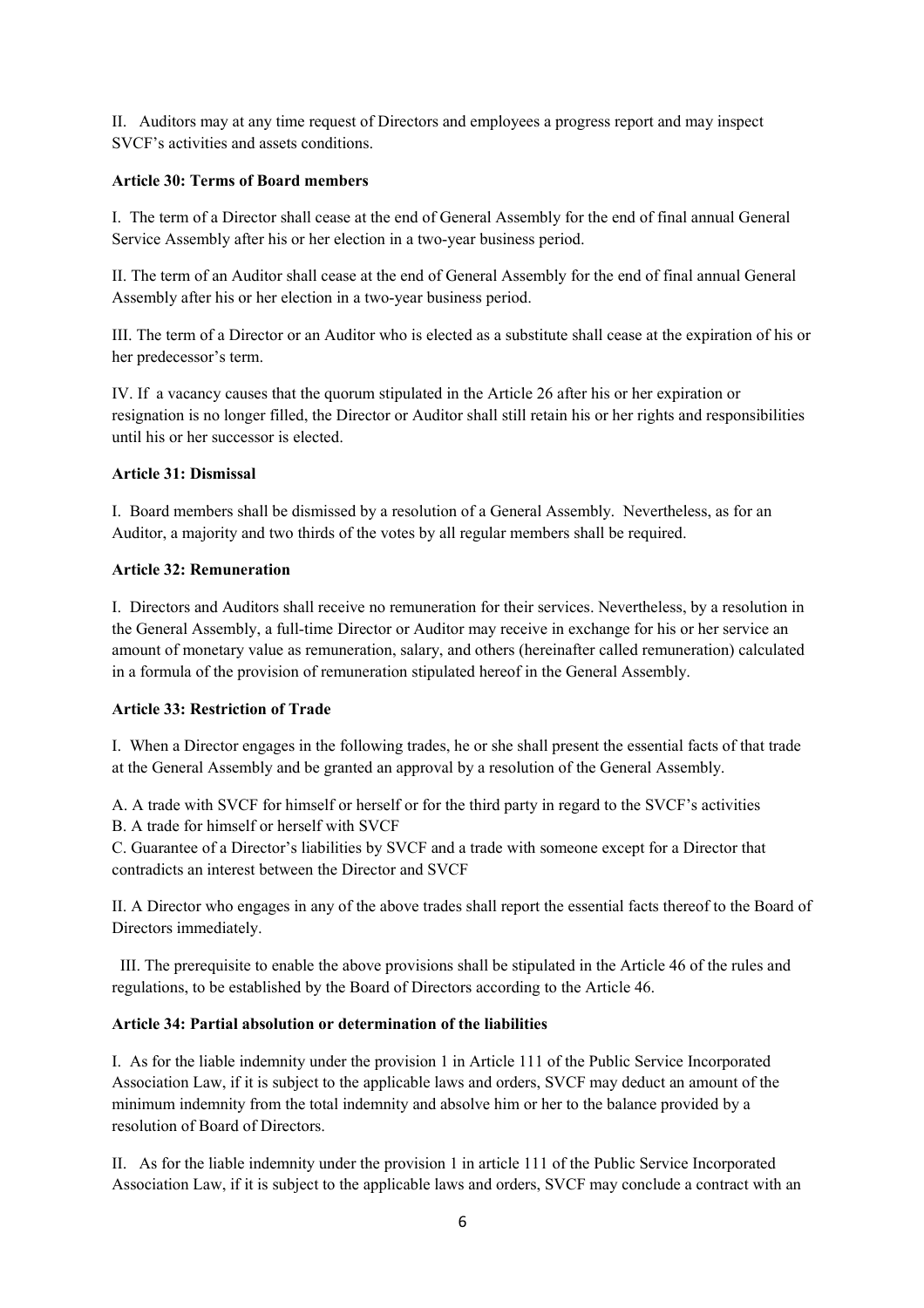extraneous Director to determine his or her indemnity. Nevertheless, the limit of liable indemnity shall be more than 3 million Yen and whichever is greater in either a value predetermined by SVCF or the minimum indemnity stipulated in the applicable laws and orders.

# **Article 35: Honorary President and Honorary Adviser**

I. SVCF may have an Honorary President and some Advisers.

II. The Honorary President and Advisers shall be elected among members, and their terms be resolved by the Board of Directors.

III. SVCF shall not remunerate the Honorary President and the Advisers, however, it may pay necessary expenses required for their tasks.

## **Article 36: Duties of the Honorary President and Honorary Advisers**

I. The Honorary President and Advisers may advise to President in response to his requests.

# Chapter Five: the Board of Directors

### **Article 37: Constitution**

I. The Board of Directors shall consist of all Directors.

### **Article 38: Authority**

I. Except Articles stipulated herein, the Board of Directors shall execute the following duties

A. Resolve the date and time, place, and agenda for the General Service Assembly

B. Formulation, amendment, and abolishment of rules and regulations

C. Determine the prosecution of SVCF activities except the above provisions

D. Administer the prosecution of Directors' duties

E. Election and dismissal of President and Vice President

II. The Board of Directors shall not assign the following provisions and the determination of important prosecutions to any one of the Directors.

A. Disposal and transfer of important assets

- B. Huge amount of borrowing
- C. Election and dismissal of an important employee

D. Establishment, alteration, and closing of the main office and other important divisions, teams, etc.

E. Formation to follow the prosecution of Director's duties in the relative laws and orders and an

adjustment to secure an optimization of SVCF activities under the relative laws and orders.

F. Conclusion of the clause of the partially limited liable indemnity stipulated in the provision A of the Article 34 and of the limited responsible contract in the provision B of the same Article.

### **Article 39: Type and Convocation**

I. The Board of Directors shall include both the regular and provisional Board of Directors.

II. The regular Board of Directors shall convene 4 times a year.

III. The provisional Board of Directors shall convene for any of the followings provisions.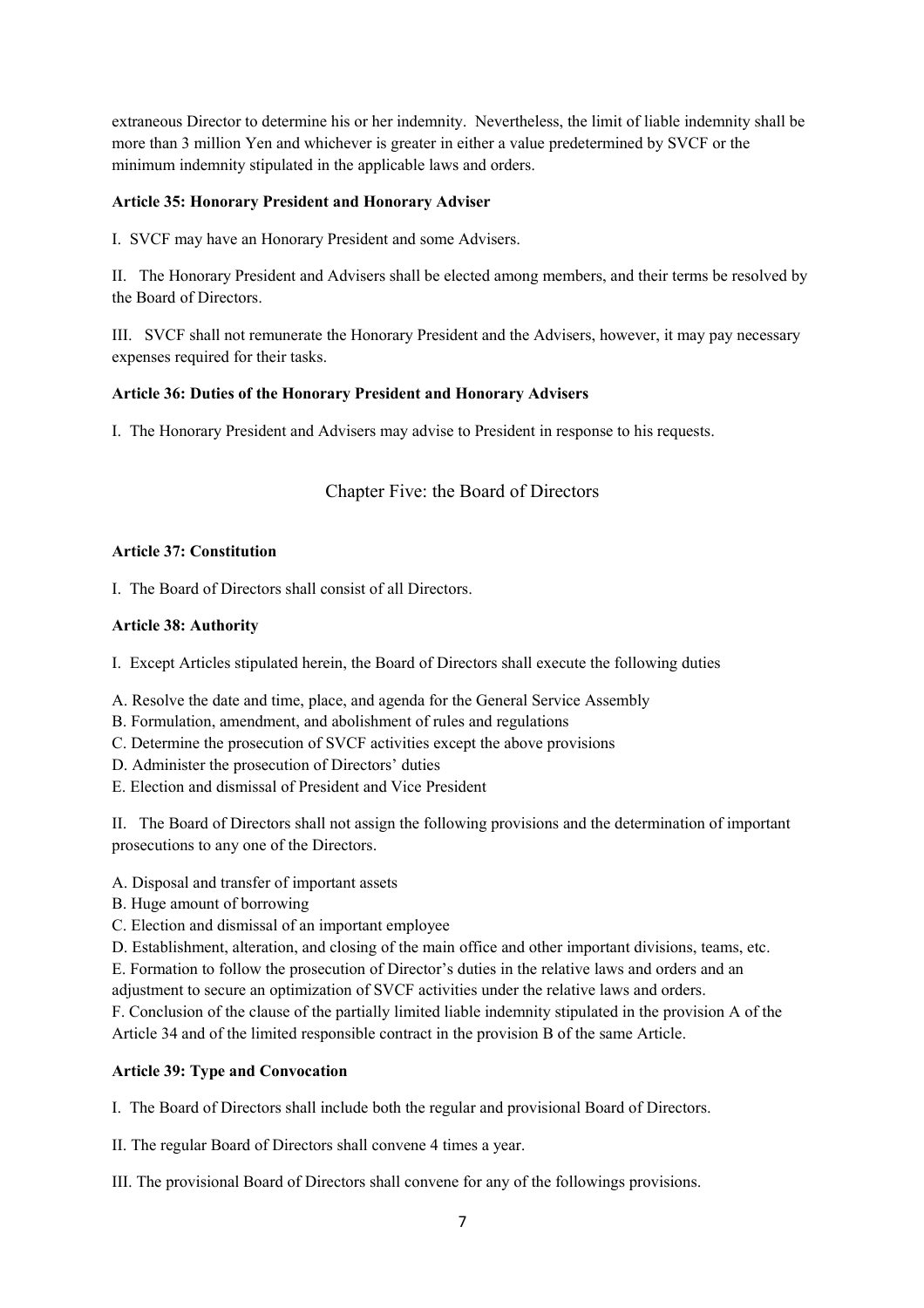A. When the President acknowledges it necessary.

B. When a Director other than the President may request a call-up in writing to the President.

C. The Director making the request due to the above provision may convene the Board of Directors, if the President does not convene a meeting of the Board of Directors to be held no later than 14 days after the request; this convening may be made within 5 days, if the targeted date is not set in a 14-day period after his request.

D. Auditors may acknowledge and request to the President.

E. The Auditor making a request due to the above provision may convene the Board of Directors, if the President does not convene the Board of Directors to be held not later than 14 days, within 5 days after the request.

## **Article 40: Convocation**

I. The President shall convene the Board of Directors, however, except in a case where a Director acts under the foregoing provision C and an Auditor does under the provision E of the same Article.

II. Within 5 days from a request of convocation applicable in the foregoing provision B or D of Article III, the President shall notify the Board of Directors of a targeted date within two weeks from the request.

## **Article 41: Chairperson**

I. Except as stipulated in the concerning laws and orders, the President shall act as Chairperson in the Board of Directors.

## **Article 42: Resolution**

I. A resolution in the Board of Directors, except as stipulated particularly in Articles, shall be deemed valid with a majority of Directors present, and by majority vote.

### **Article 43: Omission of resolutions**

I. When a Director proposes an agenda pursuant to the purpose of the Board of Directors and all qualified Directors agree unanimously in writing or through an electronic method, the proposal shall be deemed resolved in the Board of Directors, however, if any Director disagrees this shall not apply.

### **Article 44: Omission of reports**

I. When a Director or an Auditor notifies all Directors or Auditors of an agenda for the Board of Directors, it is unnecessary to report the agenda to the Board of Directors, unless the agenda falls afoul of the laws and orders of the Public Service Incorporated Association.

### **Article 45: Minutes**

I. Proceedings made in the Board of Directors shall be recorded in the minutes under the requirements specified in the applicable laws and orders, and Directors and Auditors who are present shall sign and set his or her seal in the minutes.

### **Article 46: Rules and Regulations for the Board of Directors**

I. In addition to the applicable laws and orders and these Articles, requirements for the direction of the Board of Directors shall conform to rules and regulations resolved by the Board of Directors.

Chapter Six: Funds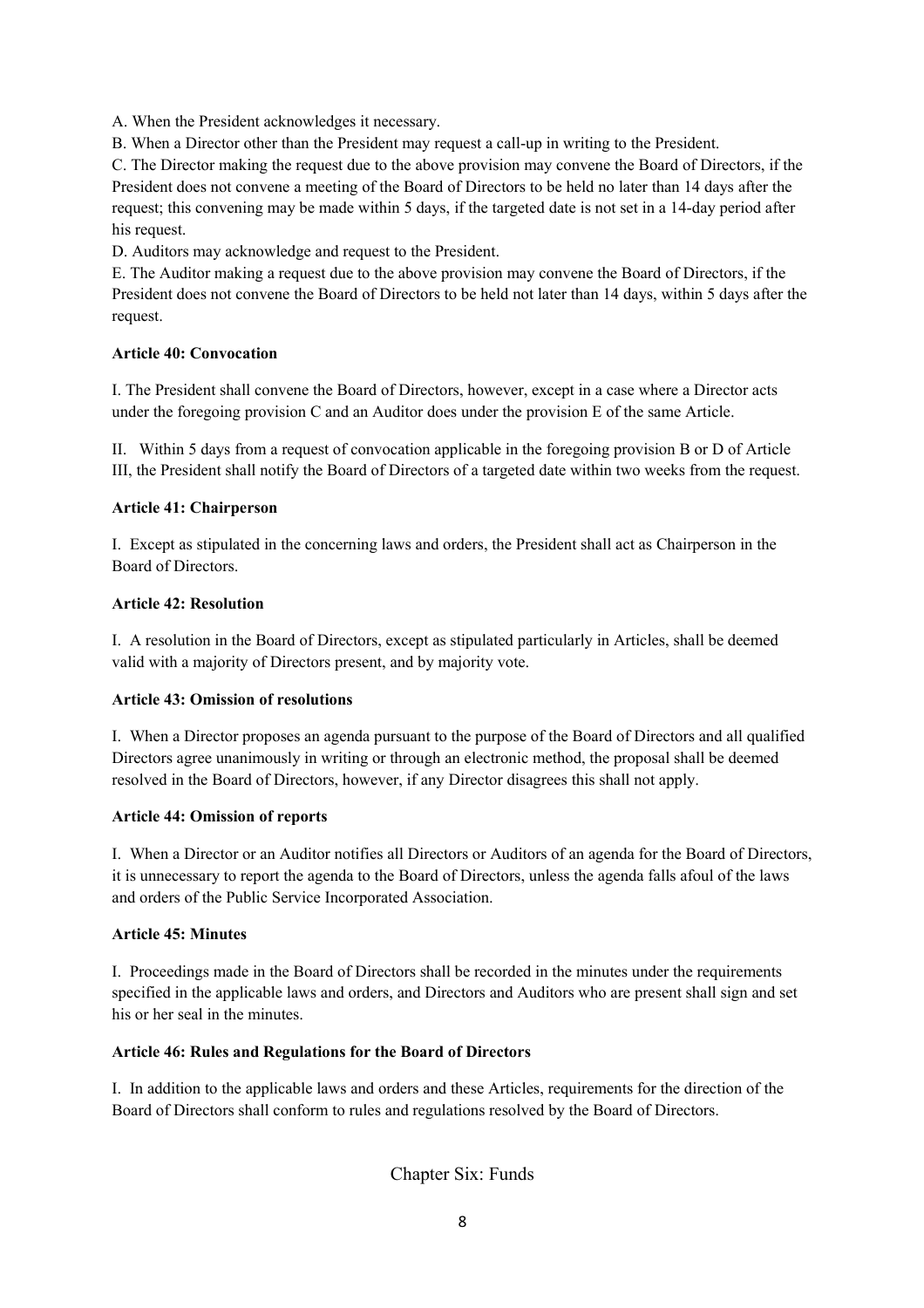### **Article 47: Contribution of Funds**

I. SVCF may ask members or third parties to contribute funds.

### **Article 48: Solicitation for Funds**

I. Procedures for the contribution of funds, allotment, and payment shall apply the rules and regulations for the funds management provided separately by a resolution of the Board of Directors.

## **Article 49: Rights of Funds Contributor**

I. A funds contributor shall not claim his or her paid funds till the date stipulated in the above rules and regulations.

## **Article 50: Process of Restitution**

I. Restitution shall be made by a resolution of the regular General Assembly to an extent stipulated in the provision 2 of Article 141 of the Public Service Incorporated Association Laws.

## **Article 51: Saving for an alternative funds**

I. In order to restitute funds, an alternative tantamount to the value of restitution shall be saved and not be diverted.

# Chapter Seven: Assets and Accounting

# **Article 52: Business Year**

I. A business year of SVCF shall start on April 1 and end on March 31 in the following year.

### **Article 53: Business Plan and Income and Expenditure Budget**

I. Documents that state a business plan, an income and expenditure budget, a financing, and an investment plan in plant and equipment shall be prepared by President by a date preceding the start of each business year, be resolved in the Board of Directors, and be approved in the General Assembly. An amendment and an emendation shall follow the same process.

II. The above mentioned documents shall be filed in the head and branch offices until the business year ceases.

III. Provided that SVCF is accredited an official approval under the laws and orders for the Public Interest Service Incorporated Association or Public Interest Service Incorporated Foundation (hereinafter referred to as Public Interest Service Corporation Law), above documents shall be presented to the intendance by a date preceding the start of each business year.

### **Article 54: Business reports and account settlement**

I. Business reports and account settlement of SVCF shall be prepared by President after the end of a business year, be audited by Auditors, be resolved in the Board of Directors, and be reported to the regular General Assembly (except the following B and E titled papers).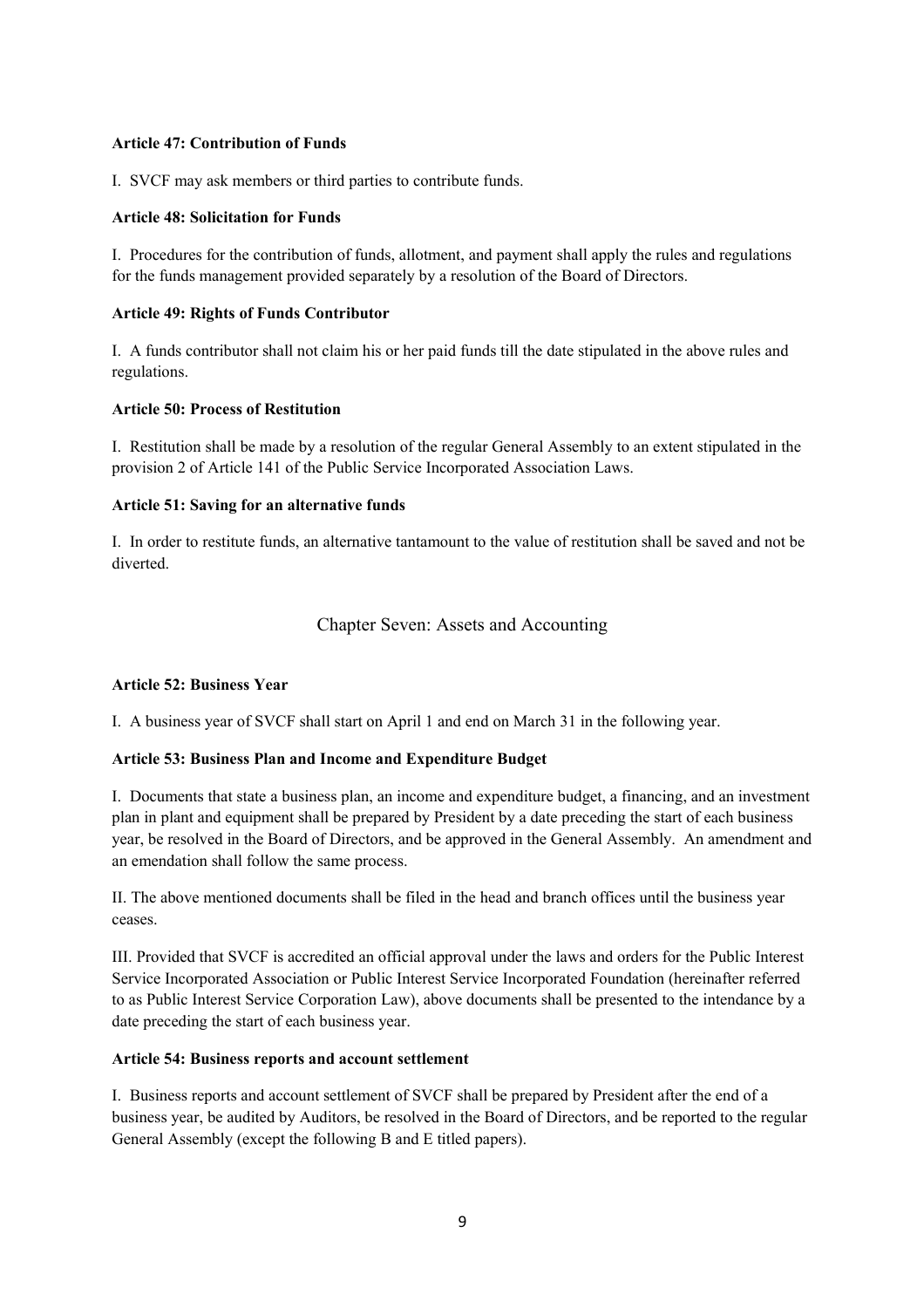- A. Business Report
- B. Attached itemizations to the Business Report
- C. Balance Sheet
- D. Profit-and-Loss statement (Net profit-and-loss statement)
- E. Attached itemizations to Balance Sheet and Profit-and-Loss statement
- F. List of Assets

II. In addition to the above documents, the following documents shall be filed for 5 years in the head office and for 3 years in branch offices for perusal by the public. Articles shall be filed at the head and branch offices and the list of constituent members shall be filed at the head office for perusal by the public.

- A. Audit Report
- B. Name List of Directors and Auditors
- C. Documents that state the standard of remuneration for Directors and Auditors

D. Major papers among summaries of the governing body and business activities and the numerical tables

# Chapter Eight: Amendment of Articles, Dissolution, and Liquidation

## **Article 55: Amendment of Articles**

I. These Articles may be amended by qualified majority vote with over two thirds of all regular members and by a majority of attendees with over the half of regular members in the General Assembly.

II. Provided that SVCF is accredited an official approval under the laws and orders of the Public Interest Service Corporation Law, when any amendment is made, SVCF shall report to the intendance immediately without delay.

### **Article 56: Dissolution**

I. SVCF may dissolve under the provisions 2 and 4 through 7 of Articles 148 stipulated in the Service Public Incorporated Association Law and also by a majority of attendees with over the half of all regular members in the General Assembly and by a majority of votes with over the two-thirds of all regular members.

### **Article 57: Donation pursuant to the cancellation of public approval**

I. Provided that SVCF is subject to the cancellation of Public Service Incorporation approval or to the dissolution by merger (except if the inherited body is a Public Service Incorporated Association), SVCF may donate the value tantamount to the remaining value required for the public interest assets to the government of Japan, local governments, or associations stipulated in the provision 17 of the article 5 of the Public Interest Service Corporation Law on the day of the cancellation of Public Service Incorporation approval or within a month from the date of merger.

### **Article 58: Inheritance of the remaining assets**

I. Remaining assets as per the date of dissolution of SVCF by liquidation shall be donated to the government of Japan, to local governments, or to an association stipulated in the provision 17 of article 5 of the Public Interest Service Corporation Law by a resolution in the General Public Service Assembly.

II. SVCF shall not dispense the surplus funds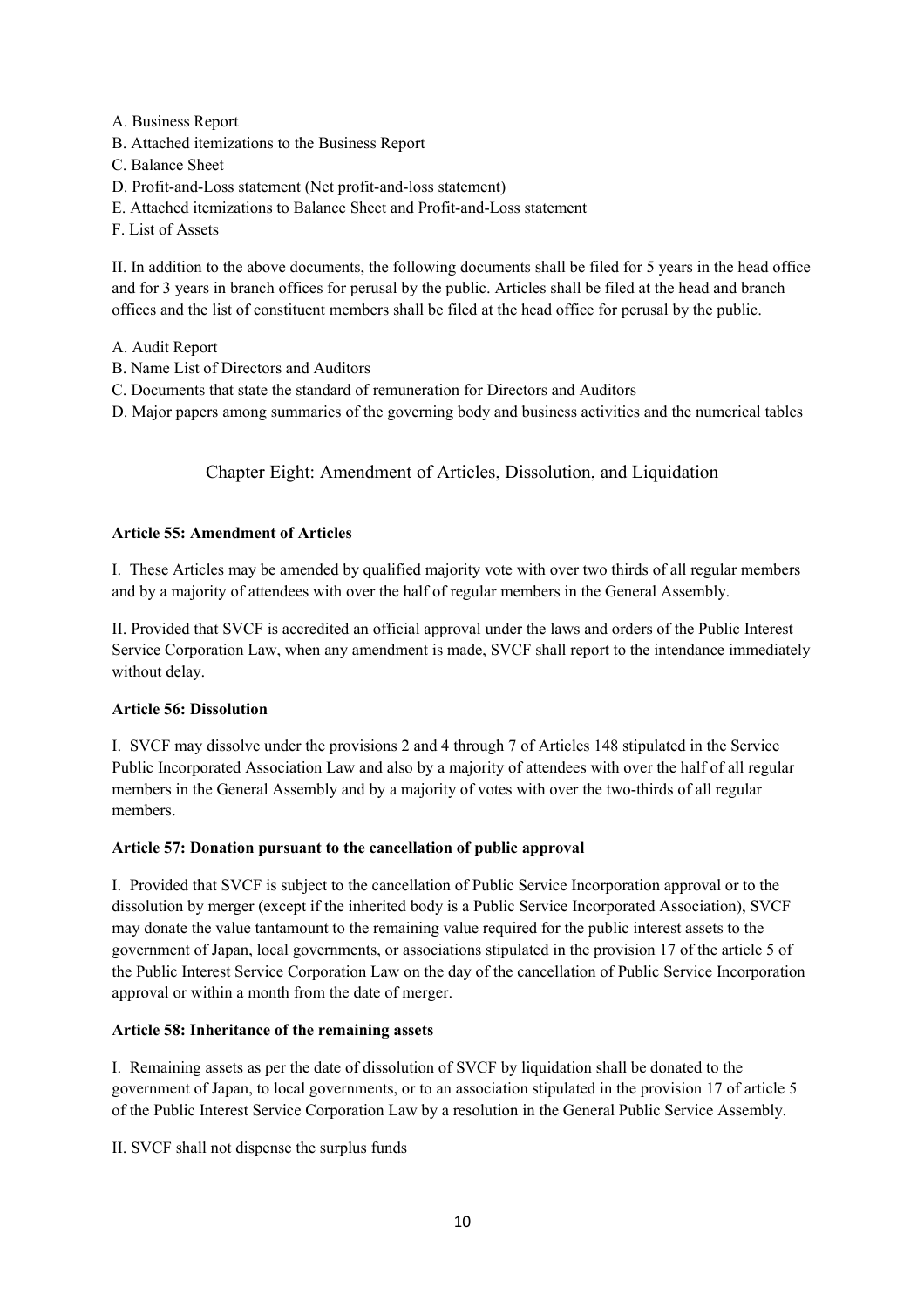# Chapter Nine: Committee

### **Article 59: Committee**

I. The Board of Directors may establish committees arbitrarily by a resolution in order for an impulsion to the SVCF business.

II. The committee members shall be assigned among members and experienced academicians by the Board of Directors.

III. Necessary requirements for the duties, formation, and operation of a committee shall be specified separately by the Board of Directors.

### Chapter Ten: Secretariat

#### **Article 60: Establishment**

I. A Secretariat shall be established to execute office functions.

II. A Secretary and necessary staff shall be assigned in the Secretariat.

III. The President shall appoint the Secretary and executive staff by a resolution of the Board of Directors.

IV. The President shall stipulate necessary requirements for the formation and operation of the Secretariat by a resolution of the Board of Directors.

# Chapter Eleven: Disclosure of Information and Protection of Personal Data

#### **Article 61: Disclosure of Information**

I. SVCF shall publish a progress report, operational details and financial statements actively to assure and promote the openness.

II. Necessary requirements for the disclosure of information shall be subject to the provisions of the disclosure of information separately resolved by the Board of Directors.

#### **Article 62: Protection of Personal Data**

I. SVCF shall apply all possible means to protect personal data obtained through SVCF activities.

II. Necessary requirements for the protection of personal data shall be specified separately by a resolution of the Board of Directors.

Chapter Twelve: Delegation and Prohibition of the Particular Interest